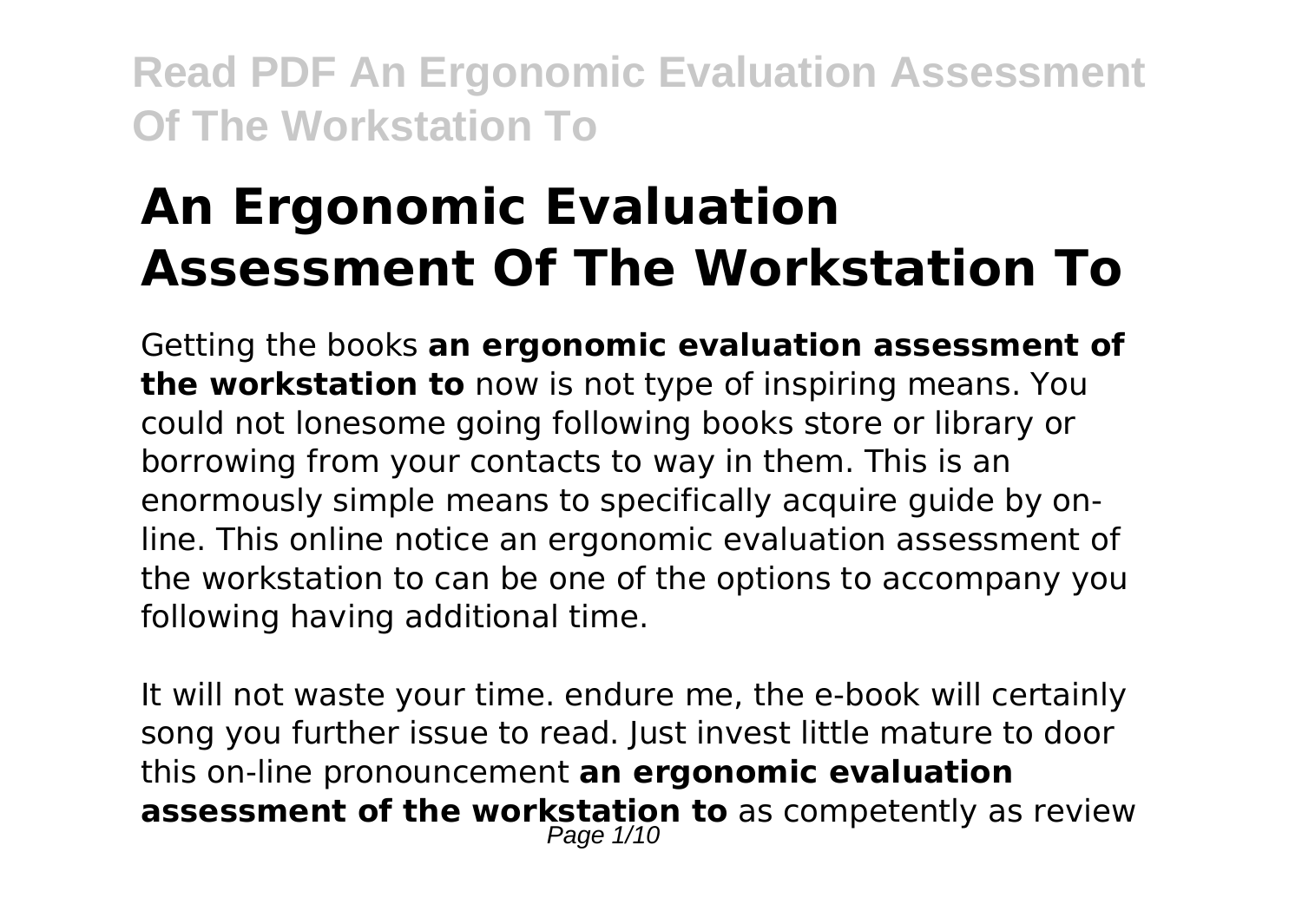them wherever you are now.

As of this writing, Gutenberg has over 57,000 free ebooks on offer. They are available for download in EPUB and MOBI formats (some are only available in one of the two), and they can be read online in HTML format.

#### **An Ergonomic Evaluation Assessment Of**

An ergonomic evaluation is the process of performing a scientific investigation of an individual's work station and environment in order to provide recommendations for a healthier work environment based on the results of these findings. The purpose of an ergonomic evaluation is to minimize or prevent injury to the individual and to promote workplace efficiency through the application of ergonomics.

### **What is an Ergonomic Evaluation? - Definition from ...**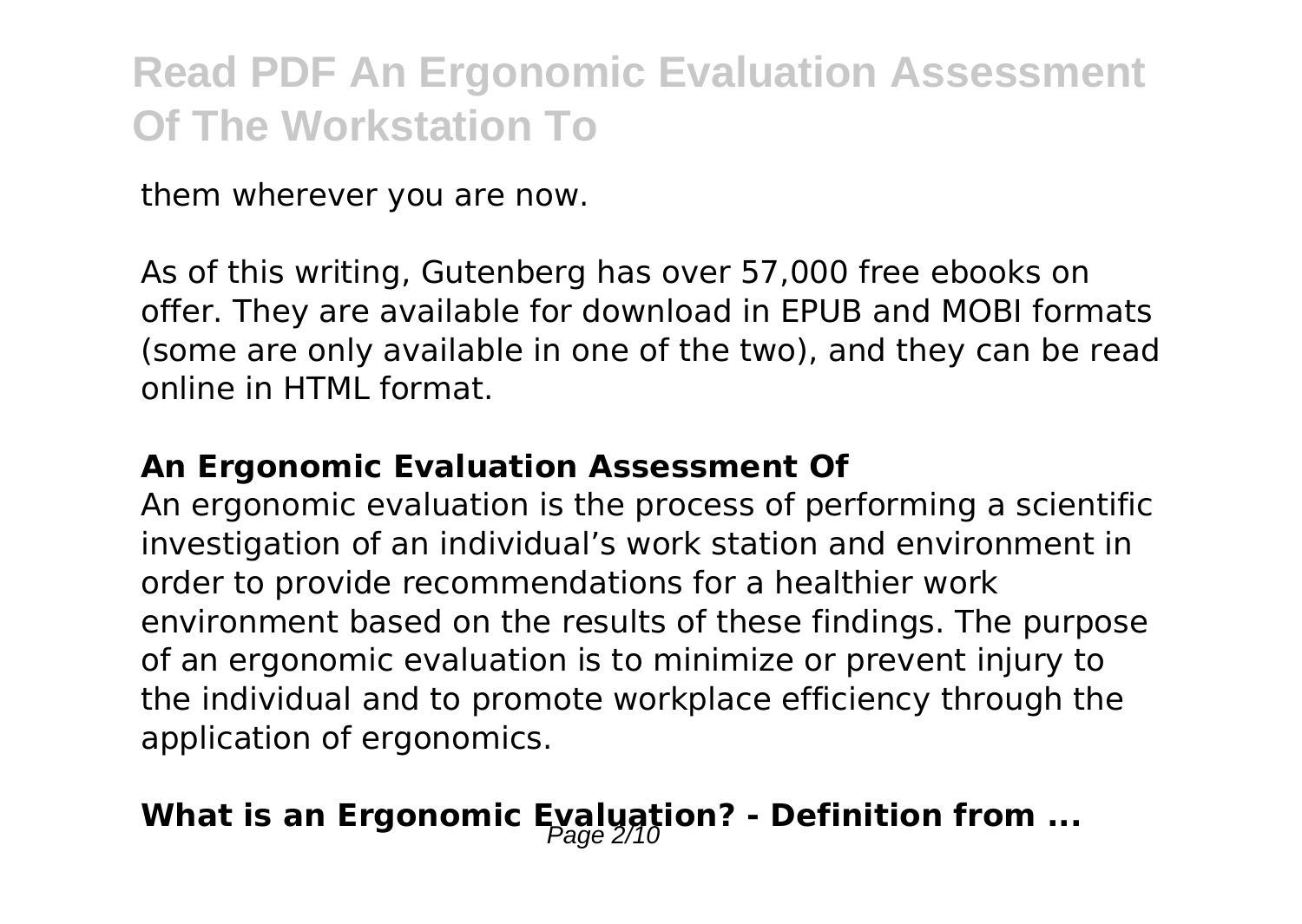An ergonomic assessment checklist is used to identify ergonomic risks in the workplace. Using ergonomic checklists help assess the routine movements and physical activities in the workplace if it causes injuries. Use this checklist to assess the ergonomic safety of the workplace. Provide a description of the work and observe the following:

**Ergonomic Assessment Checklists: Top 5 [Free Download]** Ergonomic assessments are an objective study of how employees work. The assessments help identify the ergonomic risks such as repetitive tasks that can cause strains, improper work area setup, and improper use of tools, which can result in the development of work-related musculoskeletal disorders (MSDs).

### **7 Steps for Conducting Ergonomic Assessments in Lower-Risk ...** Page 3/10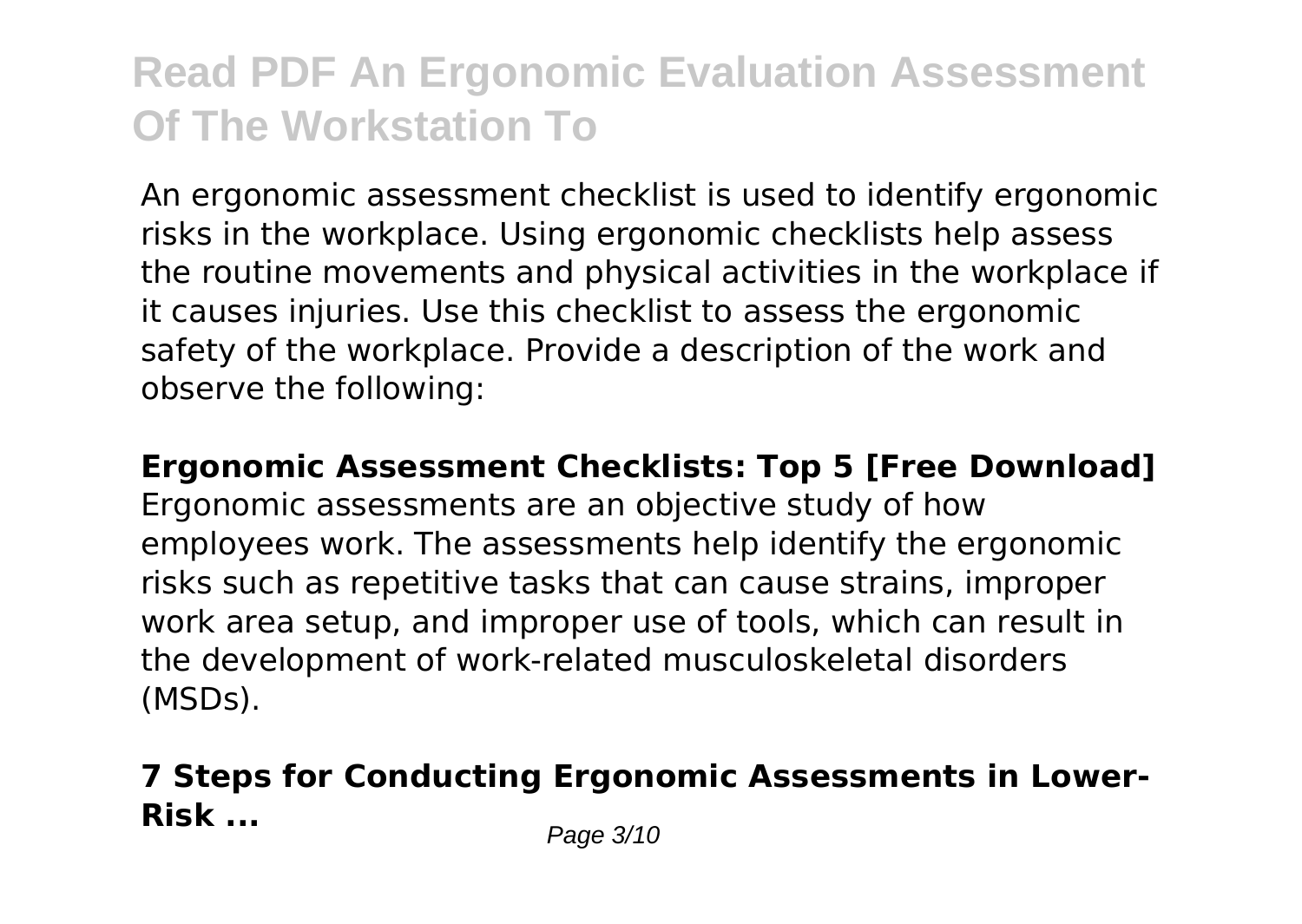Ergonomic assessment of workplace furniture is critical, especially in an office environment where employees sometimes spend hours in the same position. Desk chairs should have adjustable settings to meet individual needs. Make sure the keyboard is adjustable for different height requirements and that all equipment is available to make the work ...

#### **How do I Perform an Ergonomic Assessment? (with pictures)**

Ergonomic Assessment Tools Applying a scientific, evidencebased approach to your ergonomics process is important. The goal is to identify ergonomic risk factors, quantify then, and then make measurable improvements to the workplace, ensuring that jobs and tasks are within workers' capabilities and limitations.

#### **Recommended Ergonomic Assessment Tools**

The Washington State Department of Labor and Industry reports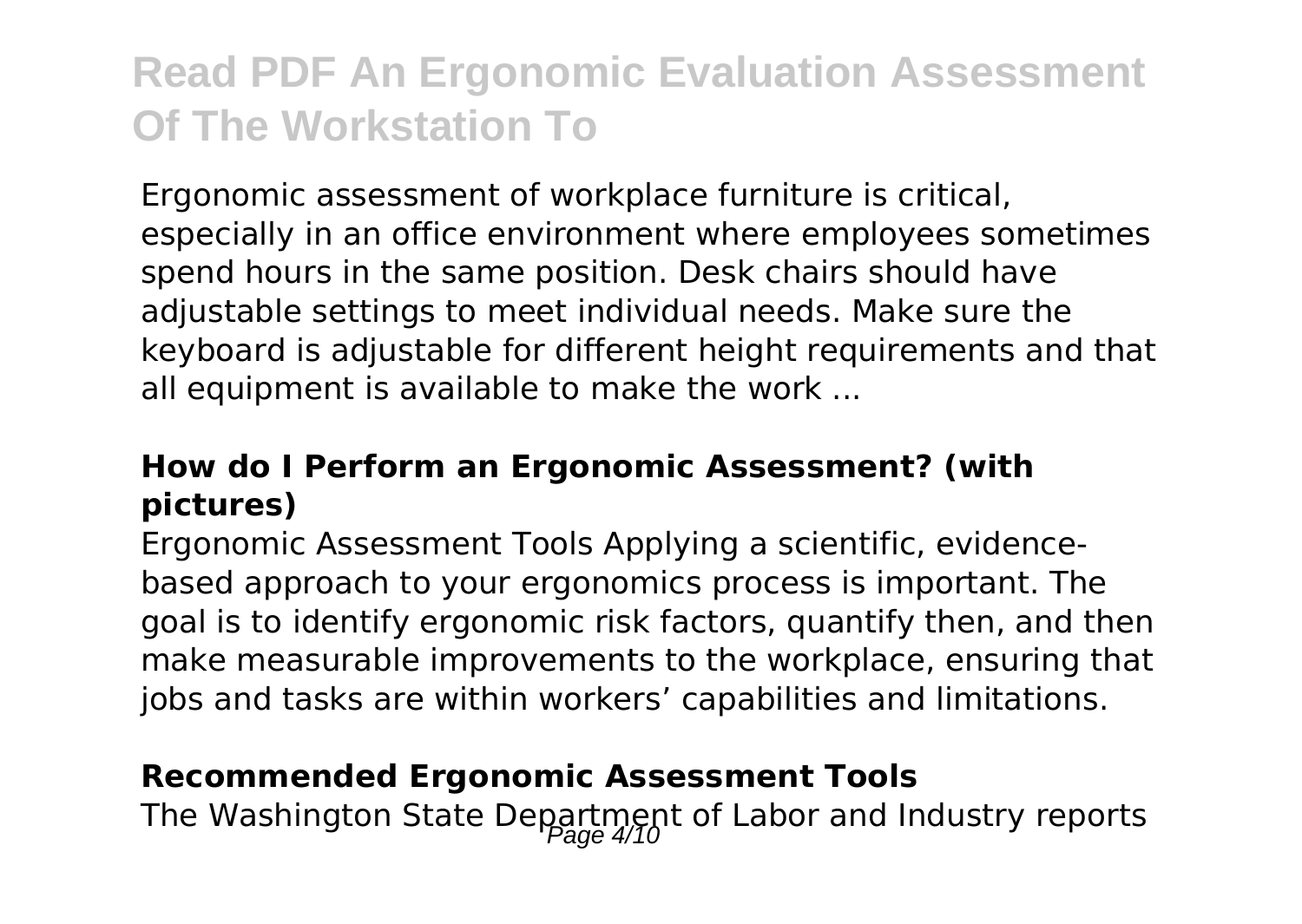that on average an ergonomics assessment will pay for itself in about 8.4 months. Businesses report an average increase of 25% in productivity and a 67% reduction in errors after an ergonomic assessment. Most importantly, an assessment can reduce workplace injuries by an average of 65%.

#### **What Is the Average Cost of an Ergonomic Assessment?**

Click the button to request an ergonomic evaluation. The evaluator may ask for any applicable assessment checklists upon time of evaluation. Submit a request. For more information, view the King County Ergonomic Policy for COVID-19 related mandatory telecommute orders.

#### **Ergonomic evaluation - King County**

Our remote virtual ergonomic evaluation model for ergonomics examines the dynamic relationship and interactive nature of the person, the work environment, and job demands. Services are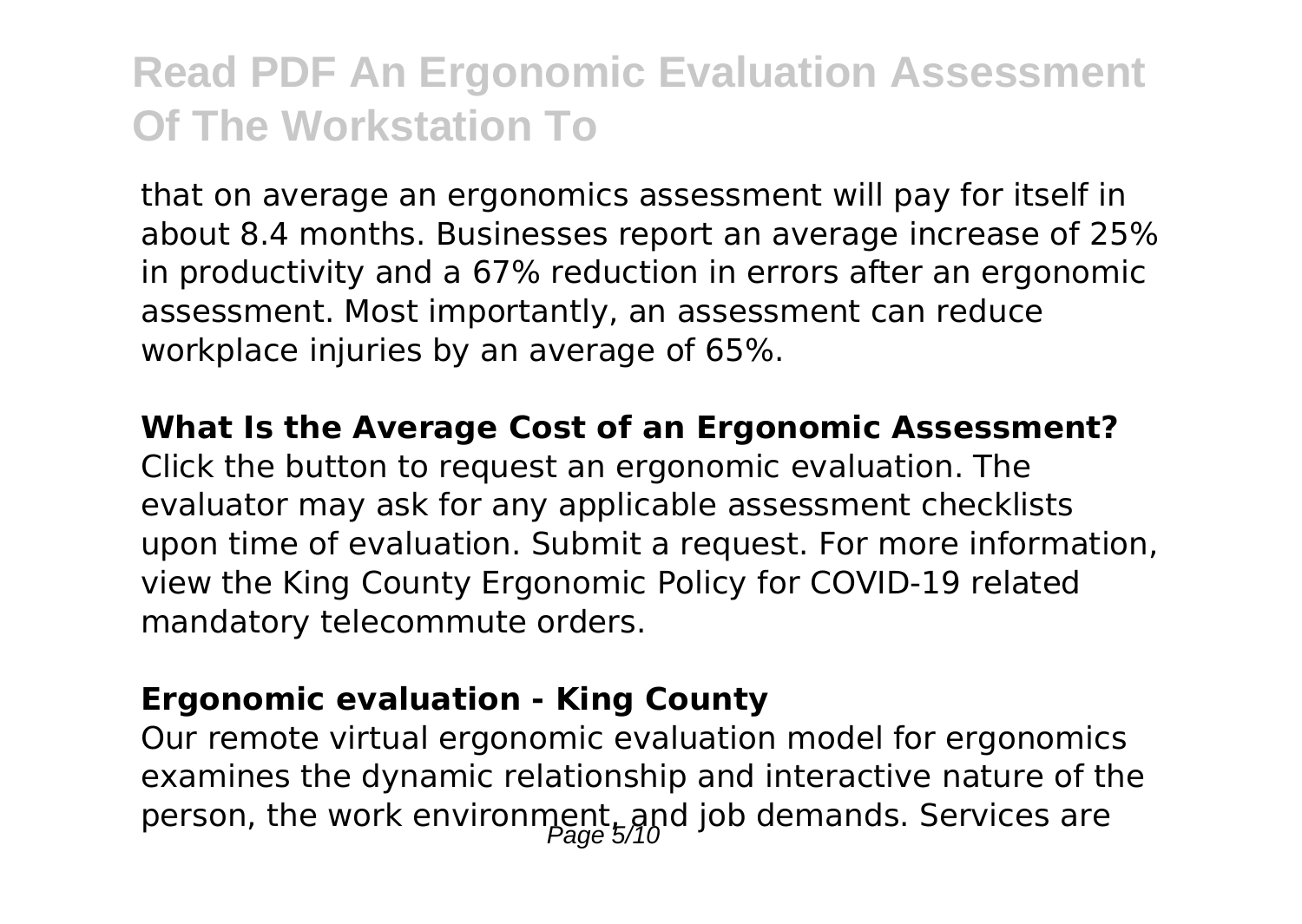designed to increase job comfort, enhance work performance, and decrease the likelihood of work-related injuries.

#### **Remote Virtual Ergonomic Assessments and Training — The ...**

Workstation Ergonomics Self Assessment. Computer Workstation Ergonomics: Self-Assessment Checklist. The goal of this selfassessment is to help you set up your workstation for optimal comfort and performance. For more information, refer to the. National Institutes of Health, Office of Research Services, Division of Occupational Health and Safety website.

#### **Computer Workstation Ergonomics: Self-Assessment Checklist**

Checklists Evaluation. This checklist can help you create a safe and comfortable computer workstation. You can also use it in conjunction with the purchasing guide checklist. A "no" response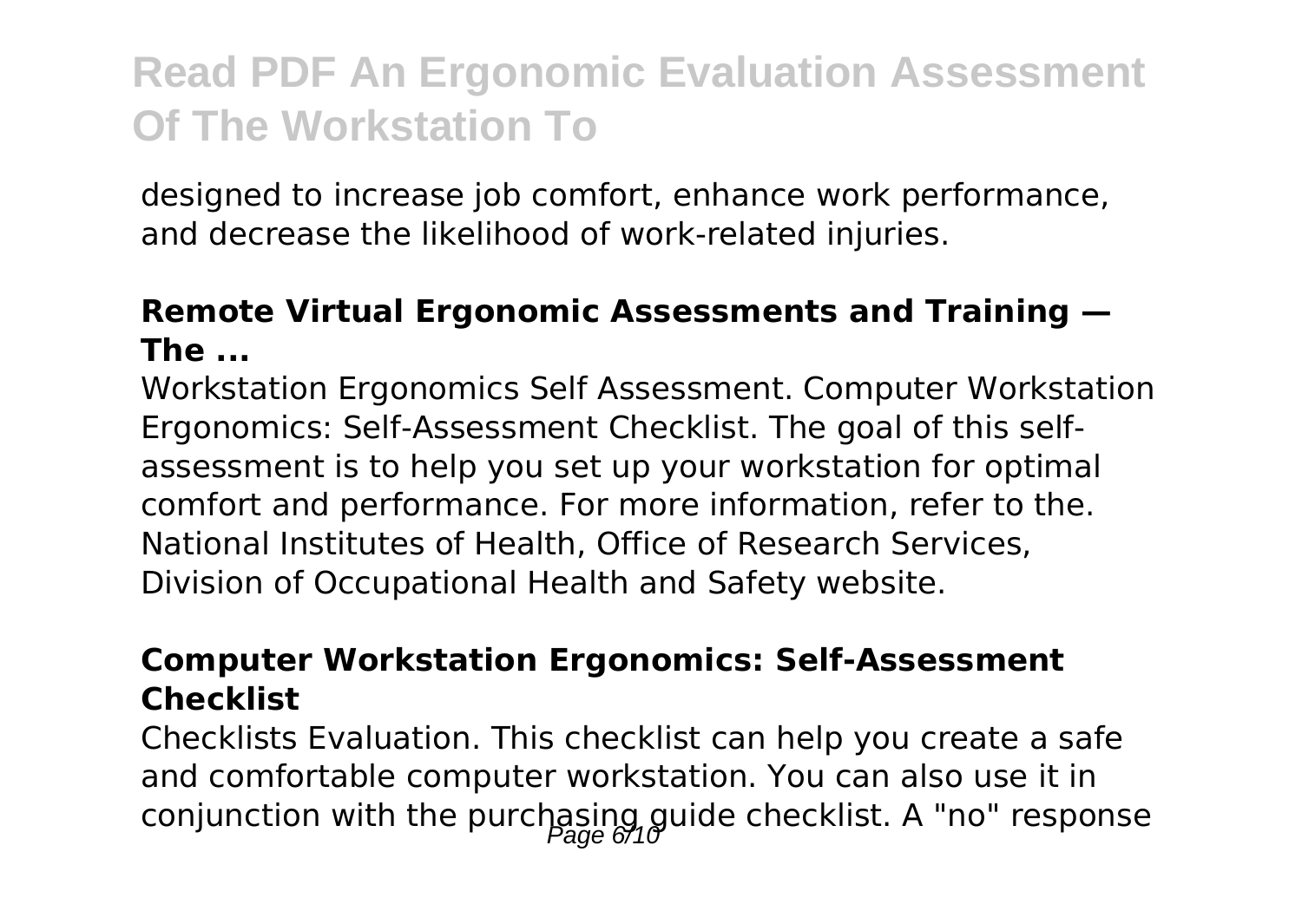indicates that a problem may exist. Refer to the appropriate section of the eTool for assistance and ideas about how to analyze and control the problem.

**Computer Workstations eTool | Checklists - Evaluation ...** Ergonomic Evaluation - Office Worker (ESH Course 291EV), to worker's SLAC Training Assessment (STA) for an office evaluation 3. Ergonomic specialist and worker. Performs evaluation at worker's computer workstation : 4. Ergonomic specialist . Documents evaluation and recommendations in evaluation report. Sends evaluation report to supervisor ...

#### **Ergonomic Evaluation Procedures**

Ergonomic Survey Evaluation Date Activity Assessed Ergonomic Survey Checklist Evaluation Explanation Question number & Activity Name Brief Explanation – use this section if you answered yes to any questions on page 1 (please list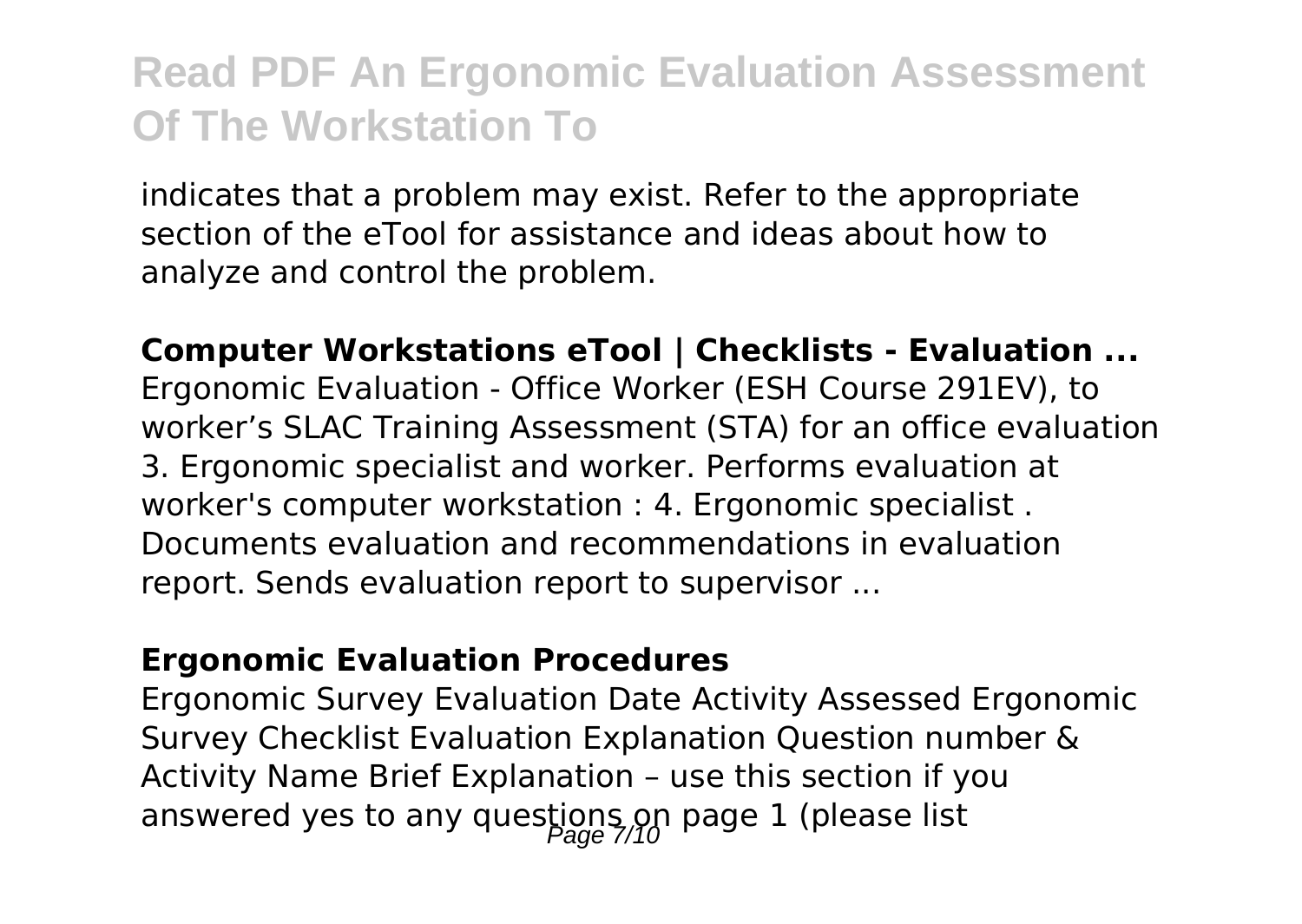corresponding question number) and briefly outline any risks associated

#### **Ergonomic Assessment Date Activity Assessed Checklist**

Ergonomic assessment is a physical therapist's or other specialist's evaluation of a workplace and its furnishings, tools, and tasks in relation to the physical abilities of the worker. It is also known as work activities evaluation and treatment.

#### **Ergonomic Assessment | Encyclopedia.com**

Sound Ergonomics' specialists provide assessment and recommendations for environmental solutions that are specific to the needs of your individual clinical situations. An evaluation that is considered 'participatory' is critical to an effective work site assessment.

# **Ergonomic Evaluations Page 8/10**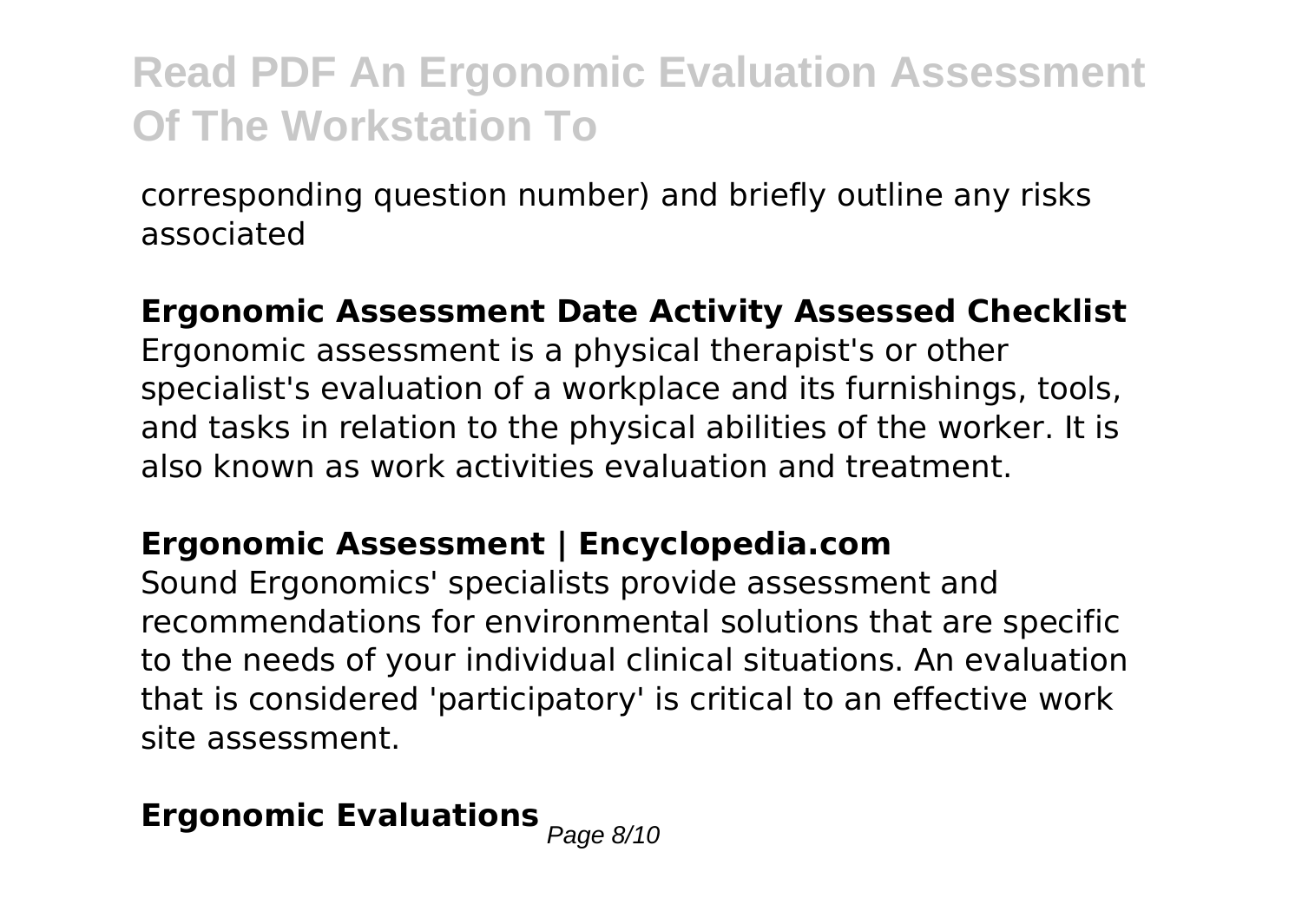When a more careful analysis is needed to identify hazards start with a job that seems to have the most problems or the job that is easiest to fix. There are a number of ergonomics evaluation tools you can use to analyze a job in more detail. Work with your employees and safety committee to fix hazards.

#### **Ergonomics Process**

An ergonomic assessment for an individual workstation takes approximately one hour to complete. The extent of the service depends on the employee's request or level of pain. Employees who feel the need for an ergonomic assessment can request one from their manager. A medical certificate is not required.

#### **The Fundamentals - Ergonomics - Canada.ca**

A one-to-one 30-minute ergonomics evaluations over video conferencing using Fit for Work's assessment software to document the evaluation and generate a report. During this